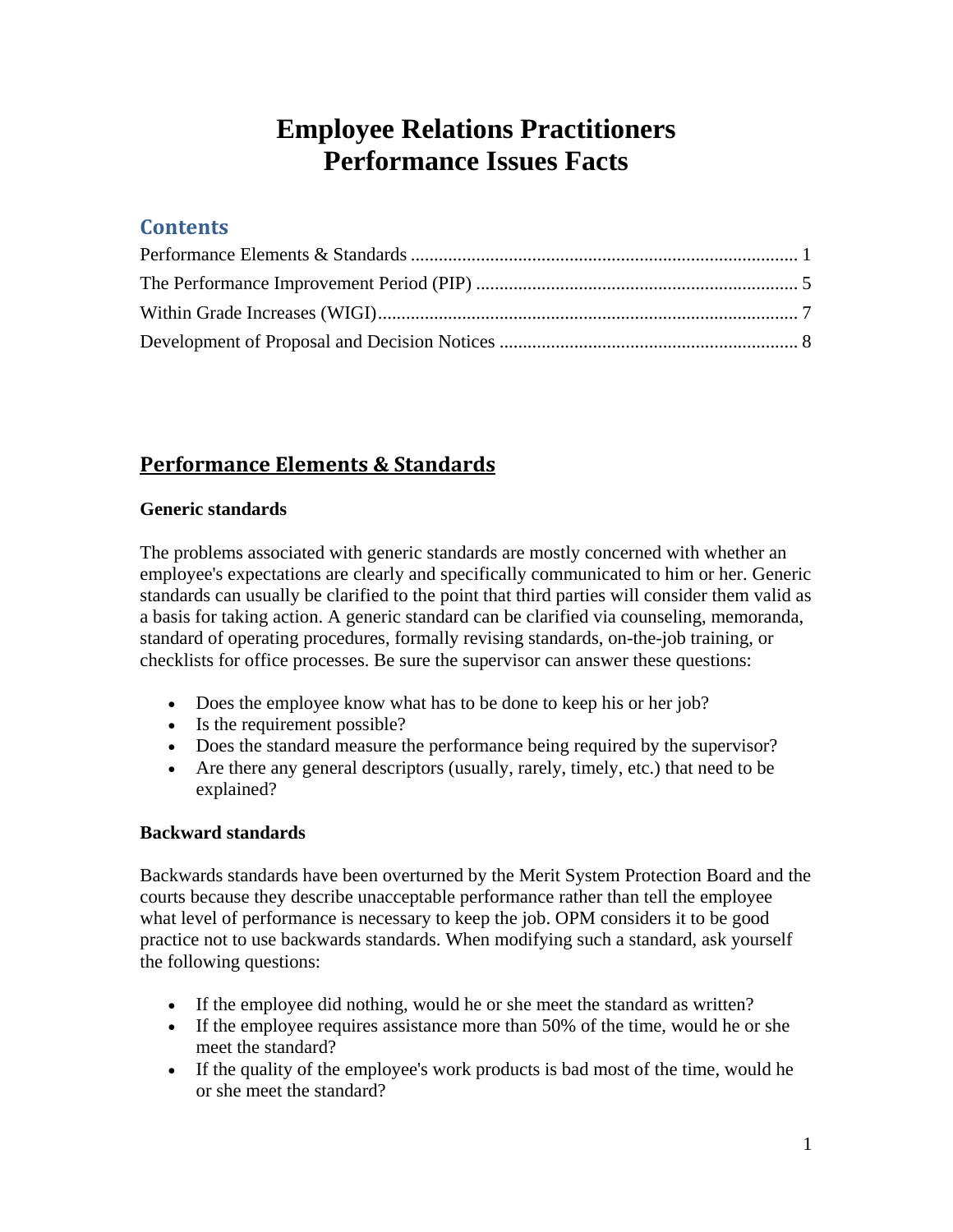If the answer is "Yes" to any of these questions, your standard would be considered backwards by the Merit Systems Protection Board. Stay away from standards that describe a negative level of performance, such as "fails to meet deadlines" or "performs work inaccurately." Instead, describe the amount or quality of work needed in order for the employee to keep the job. Always be sure that the employee will be able to distinguish between acceptable and unacceptable performance.

#### **Absolute standards**

Absolute standards allow for no errors. These types of standards may be considered invalid by the Merit Systems Protection Board unless a single failure could result in loss of life, injury, breach of national security or great monetary loss. If none of these situations is the case, consider whether to clarify the standard or issue a new standard when placing an employee on a performance improvement period to avoid possible reversal of an action based on these standards. In writing standards at the retention level, words such as "all" and "never" should be used with caution. Standards should allow for some margin of error while still describing an acceptable level of performance. The relevant question to ask in this case is, "How many times can an employee fail to perform as described in the standard and still be considered acceptable."

#### **Pass/fail performance appraisal systems**

Under a pass/fail appraisal system an employee cannot be rated at a marginal level. One of the unique features of a pass/fail system is that it does not allow for marginal performance. Basically an employee is either performing at an acceptable level or not. However, this does not mean that a supervisor should ignore deteriorating performance. There are various ways of handling acceptable performance that appears to be deteriorating. For example, a supervisor can include a narrative explanation with a pass rating which also elaborates on the areas that need further improvement. Additional performance elements can also be used to clarify an employee's performance expectations. An additional performance element is a dimension or aspect of individual, team, or organizational performance that is not a critical or non-critical element. These types of elements are most useful as a further means of communication between a supervisor and an employee.

Moving to a pass/fail system is a difficult adjustment for many supervisors because they haven't figured out what to do with performance that is inadequate but not "bad enough" to merit a failing rating. This is partly a communication problem that occurs when new performance programs are put in place. Some supervisors still don't understand that there has been an agency decision to raise the performance expectation level and that what used to be considered marginal performance now equates to failure under the new program. For many others, there is a legitimate concern that although performance is slipping, the employee has not merited a Fail rating. These supervisors need to be encouraged not to ignore deteriorating performance. Supervisors should also be reminded that Pass/Fail performance programs inherently require much more oral communication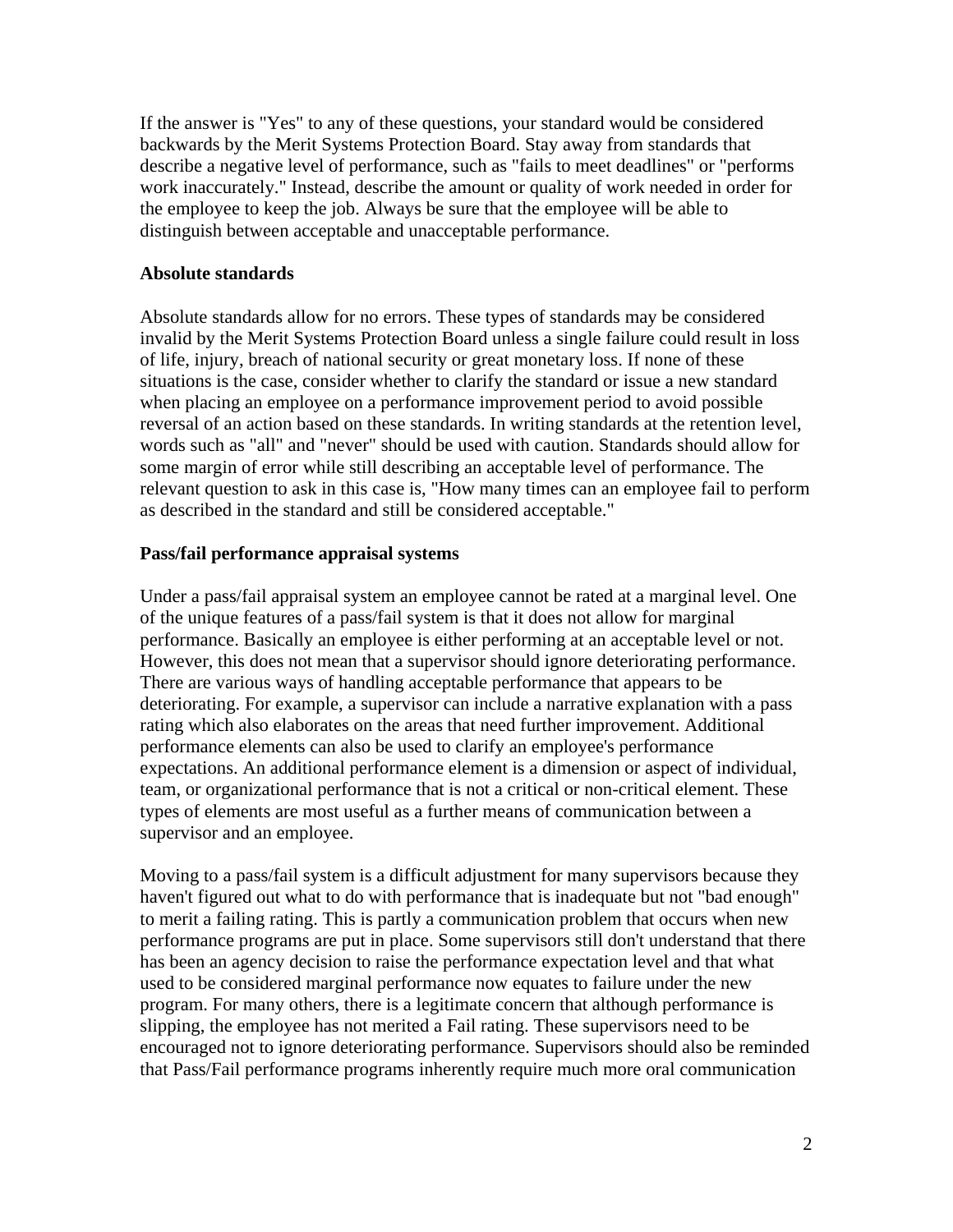with employees throughout the appraisal period so that these problem areas can be addressed, and hopefully corrected, before formal corrective action is necessary.

#### **Performance elements involving team goals**

Federal regulations require that each employee have at least one critical element that is based on individual performance. Therefore, in a team environment, an employee cannot be rated exclusively on their team performance. However, critical elements can be used to measure an employee's contribution to a team. Be sure to keep in mind other alternatives that can be used to emphasize the importance of team involvement. One option includes establishing additional elements for use as the basis for team awards. Another option includes giving increased weight to non-critical elements that address team performance.

#### **Identifying differences between elements, standards, and activities**

Although there are distinct differences between elements, standards, and activities, they are all related. An element describes what an employee is expected to do, such as a work assignment or responsibility. A standard describes how well an element is to be performed. It basically allows a supervisor to rate an employee's performance at various levels. Finally, an activity is compilation of tasks that must be completed in order to perform an element. The technical definitions for these terms are as follows:

#### *Performance Standard*

• The management approved expression of the performance threshold(s), requirement(s), or expectation(s) that must be met to be appraised at a particular level of performance. A performance standard may include, but is not limited to, quality, quantity, timeliness, and manner of performance.

#### *Element*

- employee's overall performance is unacceptable. • *Critical* - a work assignment or responsibility of such importance that unacceptable performance on the element would result in a determination that an
- *Non-critical* a dimension or aspect of individual, team, or organization performance, exclusive of a critical element, that is used in assigning a summary level. Such elements may include, but are not limited to objectives, goals, program plans, work plans, and other means of expressing expected performance.
- *Additional* a dimension or aspect of individual, team, or organizational performance that is not a critical or non-critical element. Such elements are not used in assigning a summary level but, are useful for purposes such as communicating performance expectations and serving as the basis for granting awards.

#### *Activity*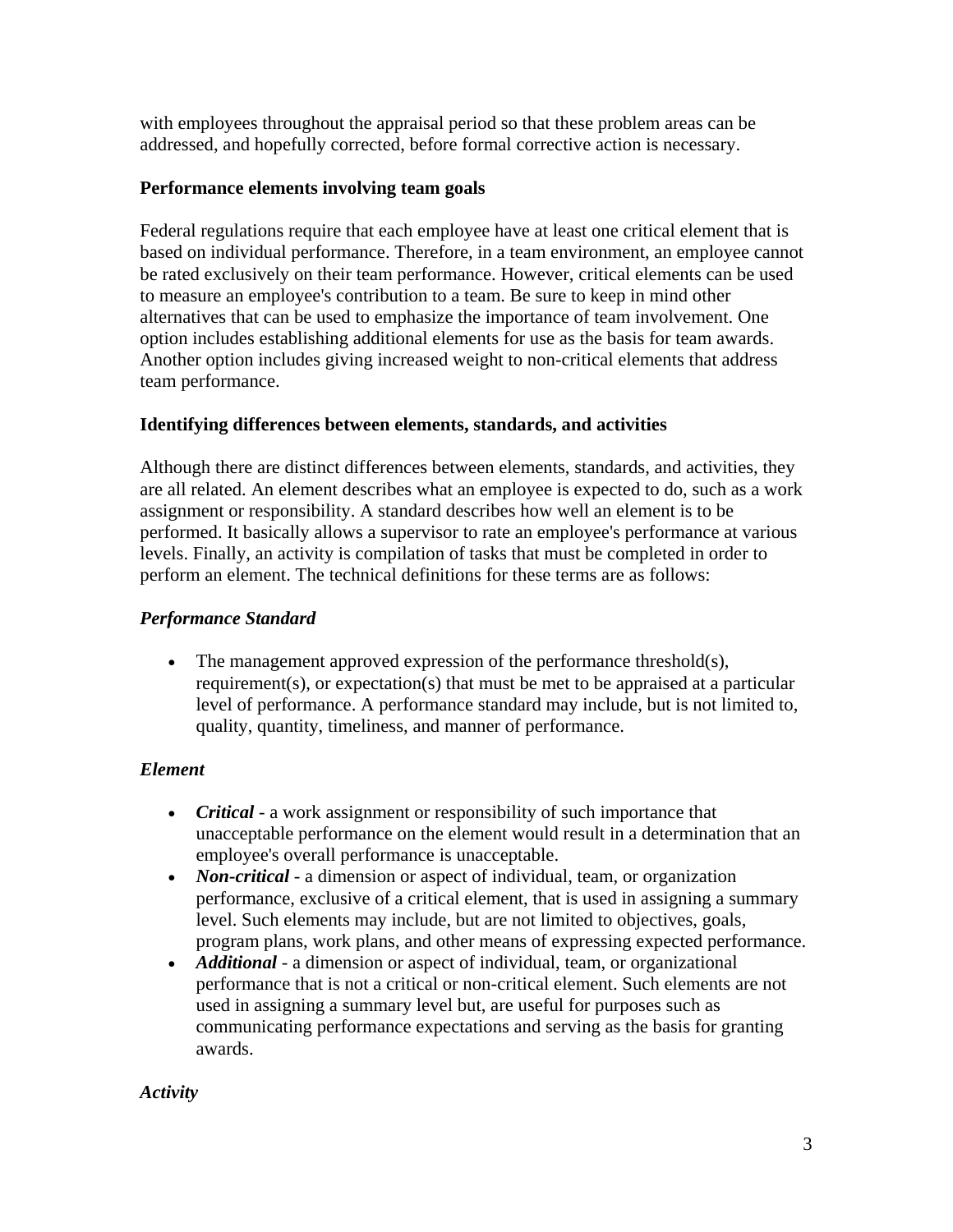A task produced through the application of methods, procedures and techniques.

#### **Applying standards to a manager's work plan**

Many organizations use work plans, for both managers and employees, as a tool for defining the major tasks and goals for the year. Hopefully, these plans are designed in tandem with the elements and standards given to the employees within the organization. The work plans should provide the detail regarding specific tasks that underlie the broader statement in a critical element. However, some supervisors will forget to look at the performance standards that have been developed for an employee and will attempt to counsel the employee about poor performance using only the work plan. This may lead to trouble when a PIP needs to be developed because the supervisor must be able to explain how the employee failed to meet the standard and what improvement needs to be made against the requirements of the standard, not the work plan. Ideally, the work plan will serve as an effective tool to explain the specific assignments and time frames that are expected of employees but it cannot substitute for the expectations of the performance standards.

#### **Informal gathering of appraisal information by the supervisor**

Long before the concept of 360 degree appraisal was formalized, supervisors were soliciting information about subordinate performance from their customers and others who worked closely with the employees they were appraising. There is nothing wrong with informally gathering this information as a means of supplementing the supervisor's evaluation of performance for the year. Supervisors should be careful to use this approach in circumstances where they don't have first hand knowledge of the employee's work or where they are seeking confirmation of their own assessment of an employee's performance on a specific project or task. Supervisors should document any comments received during the appraisal period so they will be able to explain the employee's rating more effectively. Further, supervisors should be thoughtful when soliciting comments about job performance so that they receive input from a fair sampling of individuals with whom the employee comes in contact while working.

#### **Standard with various components**

When you are reviewing standards for adequacy and considering what needs to be explained during a PIP, one issue to be determined is whether the performance standard measures a single quality or whether it is written to measure multiple performance qualities. For example, one standard might address both the timeliness and the quantity of work to be accomplished. In that case, the supervisor needs to make it clear that both timeliness and quantity must be at an acceptable level in order to succeed in the PIP, or to explain that one is more important and success is needed in only that one aspect of the standard in order to succeed. This last situation may be more common when the standard measures different types of work assignments, some of which may not be as critical as others. Standards with different components may be very effective but it is essential that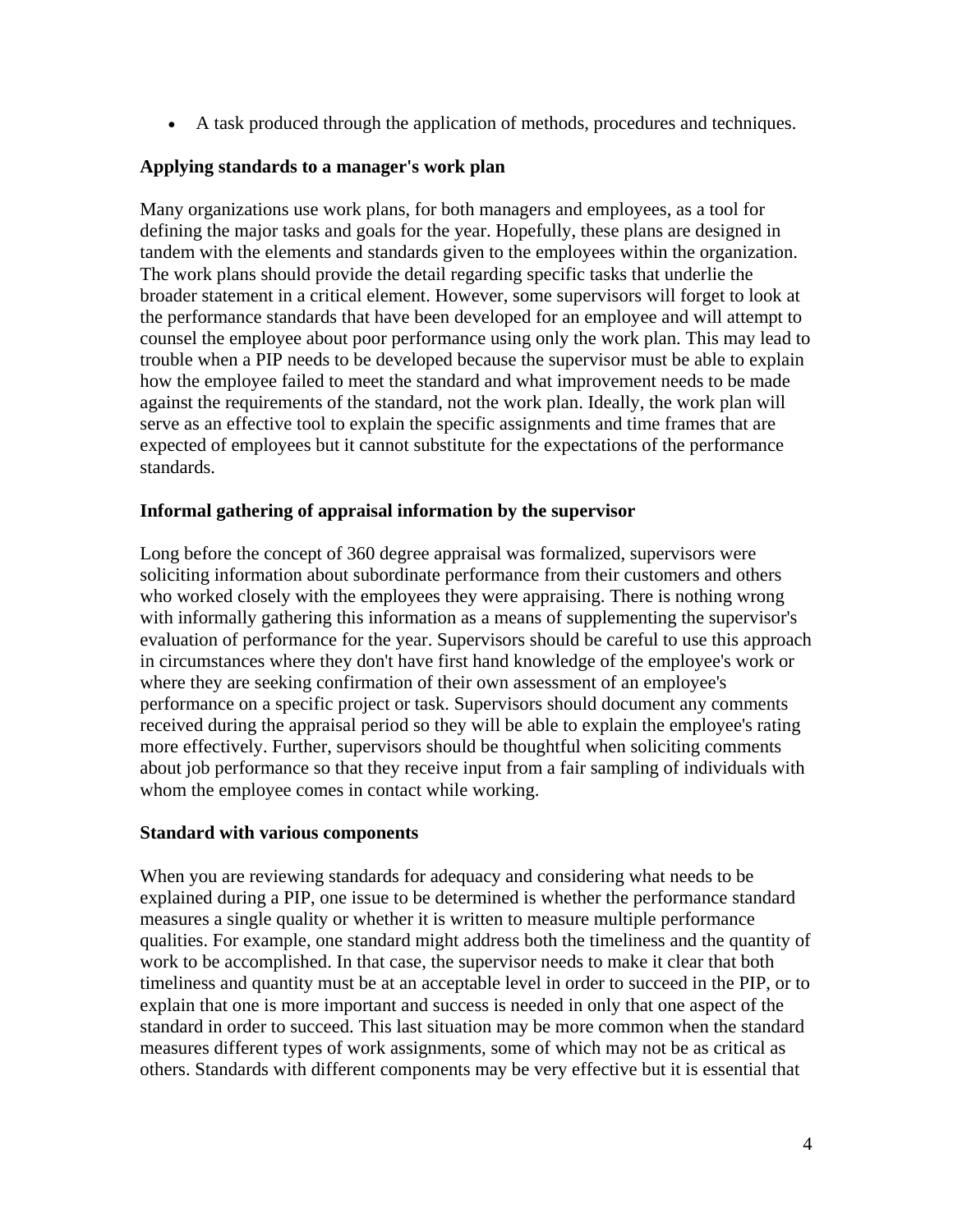these components are identified and performance expectations for each are established at the time an employee is placed on a PIP.

## **The Performance Improvement Period (PIP)**

Under Part 432 of Title 5, an employee must be provided with a formal opportunity to improve before a removal or demotion action can be taken based on unacceptable performance. On the other hand, Part 752 of Title 5 does not require a supervisor to provide an employee with such an opportunity and a supervisor has the option of proposing an action for unacceptable performance under Part 752 procedures. One reason a supervisor may elect not to provide an opportunity period may be that the employee has several years of experience on the job and additional training would prove useless. Another reason may be that an employee has already received extensive informal training and additional training or assistance would seem unreasonable.

#### **Formal training requirements while an employee is on a PIP**

Contrary to popular belief, there is no requirement for formal training during a PIP. However, supervisors need to be reminded that they need to ensure that their employees are provided with all of the assistance that was promised to the employee at the beginning of the PIP. As an alternative to traditional classroom training, on-the-job training is the most common form of training provided during an opportunity period. Self-instructional manuals, videos, or agency-funded training programs can be offered by a supervisor as assistance during a PIP.

#### **Prorated standards during a PIP**

For an employee who works under quantitative or numerical standards, prorated standards are used during a PIP due to the shortened amount of time that an employee has to improve his or her performance. The Board has validated the use of prorated numerical standards as long as the agency can demonstrate that the proportioned standard used during the PIP was reasonable [*Brown v. Veterans Administration*, 44 MSPR 635 (1990)]. Agencies who develop prorated standards should take special care to avoid creating an absolute standard during the PIP. This is more likely to occur when an employee's annual standard only allows a small number of errors. When reviewing these types of standards, be sure to remember that a retention level standard must allow for a margin of error while still describing an acceptable level of performance.

#### **Continuing the formal rating during the PIP**

A timely, formal rating of record should be given to an employee after the end of an appraisal period. The fact that an employee may be currently serving a PIP does not preclude a supervisor from issuing a formal rating of record. This rating of record should reflect an entire year's performance, including the employee's PIP performance through the end of the appraisal period.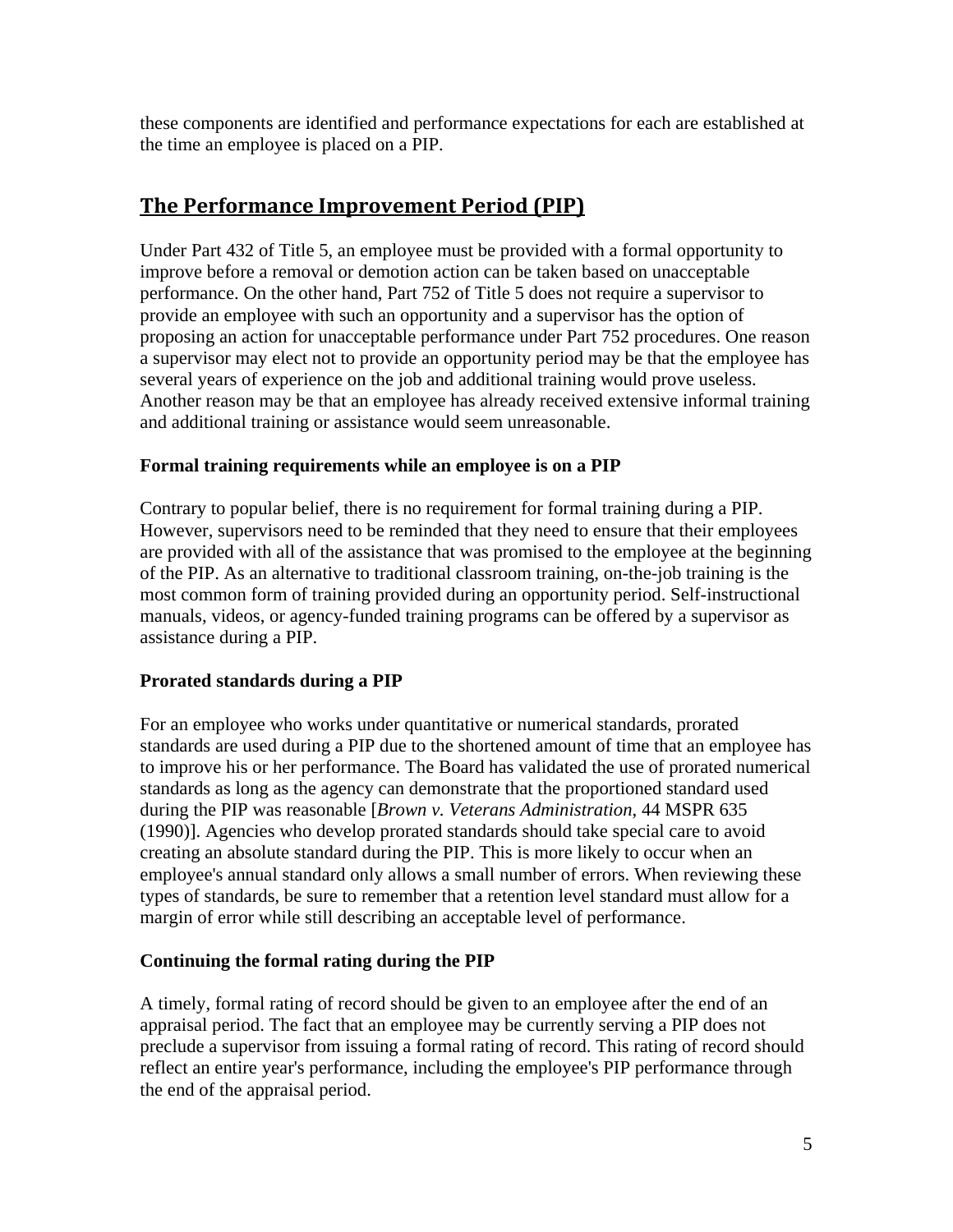#### **Union representation**

Because the meeting is not disciplinary or investigatory in nature, and because it is not a formal discussion of general conditions of employment, there is no requirement to have a union representative present. The purpose of the meeting is to allow the supervisor to explain his or her expectations of the employee and describe any specific efforts that will be made to assist the employee in improving his or her performance. Although any employee who is being told that his or her work is unacceptable will view this is as a negative process, it is a meeting to discuss methods of assisting an employee and is not disciplinary or punitive in nature.

#### **Handling approved leave**

Once leave has been approved, an employee cannot be held accountable for work that does not get done during the absence. In terms of short absences, the deadlines or requirements may not need to be adjusted at all. However, if the employee is out for an extended time during the opportunity period, the opportunity period may have to be extended to ensure that the employee has a chance to perform acceptably. Depending on the nature of the work, an opportunity period shortened by approved absence may be valid if the work assignments and expectations were such that the employee still had the chance to demonstrate improved performance.

#### **Handling accommodation requests during an improvement period**

The question of who is "disabled" under the law is one that is exceptionally complex. In most cases, you will want to turn over any documentation you receive from the employee or supervisor to the agency's contract physician to obtain a medical review of the documentation. Once you get a decision from the medical experts that the employee's condition significantly impacts his or her ability to perform, you will need to work with the employee and supervisor to carefully consider what the employee is requesting in the way of accommodation and assess whether or not the accommodation can be provided.

Remember, an employee with a disability who can be accommodated on the job is still responsible for acceptable performance. In some cases, the accommodation may not even be related to the reason for the poor performance. When a request for accommodation comes after an employee has been notified of unacceptable performance, supervisors need to make all appropriate accommodation for an employee's disability, based on supporting documentation. A part of that accommodation process should be to discuss the employee's performance deficiencies and clarify whether the employee is asserting that he or she will be able to perform acceptably once the accommodation has been granted. On a case by case basis, supervisors will need to determine whether it is appropriate to go forward with the performance improvement plan once accommodations have been put in place.

#### **When conduct related issues arise during a PIP**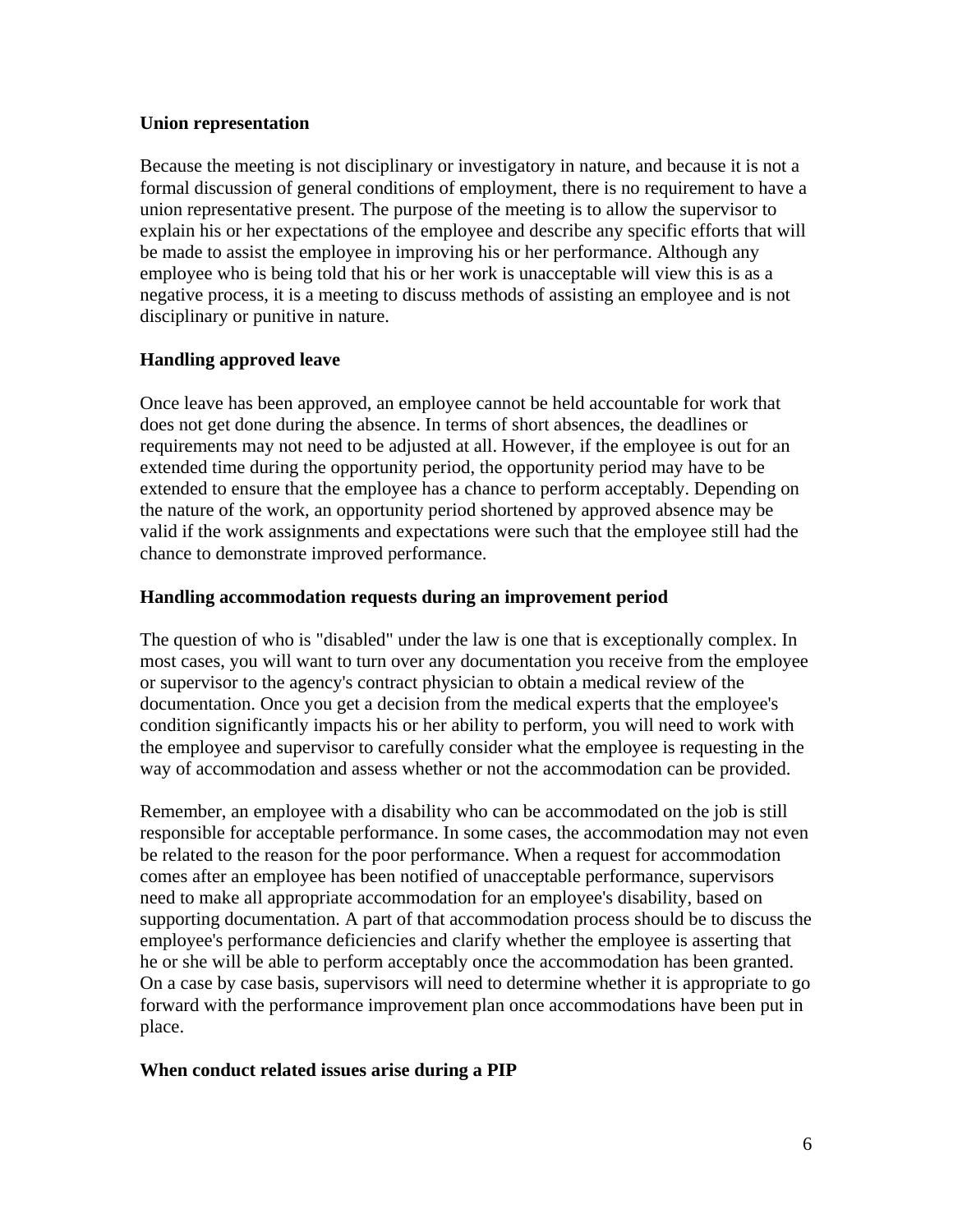Despite all of the training we receive on distinguishing between misconduct and poor performance issues, we all know that it is not always easy to decide how to address certain behavior on the job. While Chapter 432 is simply not designed to deal with misconduct issues, there are times when some types of misconduct lead to unacceptable performance. Take for example, the employee who never refuses an assignment, never says it is not going well, never fails to respond to supervisory inquiries, and never gets the job done. This could be a classic case of unacceptable performance that can be addressed through a PIP, and if necessary, by action under Part 432. Or it could be that the employee is acting deliberately, and the supervisor may need to be counseled on the option of taking action for failure to carry out assignments under Part 752.

## **Within Grade Increases (WIGI)**

#### **Delayed ratings**

There are only two circumstances in which a rating can be delayed for the purposes of a WIGI. These circumstances are as follows:

When an employee has not had the minimum period of time to demonstrate acceptable performance on his of her standards; and

when an employee is reduced in grade because of unacceptable performance to a position in which he or she is eligible for a within-grade increase or will become eligible within the minimum appraisal period.

#### **WIGI approval without the knowledge of the supervisor**

 rescission of a WIGI that was erroneously issued, did not constitute a reduction in pay. If a WIGI has been processed without the approval of the supervisor, the agency has the authority to rescind the WIGI. In fact in *Worthington v. Department of Agriculture*, 43 MSPR 620 (1990), the full Merit Systems Protection Board (Board) held that an agency's

#### **Handling a WIGI approval following an unacceptable rating**

Unfortunately, for many agencies, this has become an increasing problem. In most cases, it is unusual for an employee's performance to fall dramatically in a very short period of time. If you are faced with this type of situation, be sure that the supervisor has provided you with enough information/documentation that supports the employee's sudden drop in the level of performance. Remember, the approval of a WIGI is based upon the current rating of record which could have been issued any time in the year preceding the WIGI anniversary date. OPM's regulations on WIGIs states that if the last rating does not reflect current performance, a new rating should be issued to support a denial or approval of the WIGI. Therefore, an employee can reasonably count on the approval of a WIGI as statement that his or her performance is acceptable. Supervisors should be counseled that